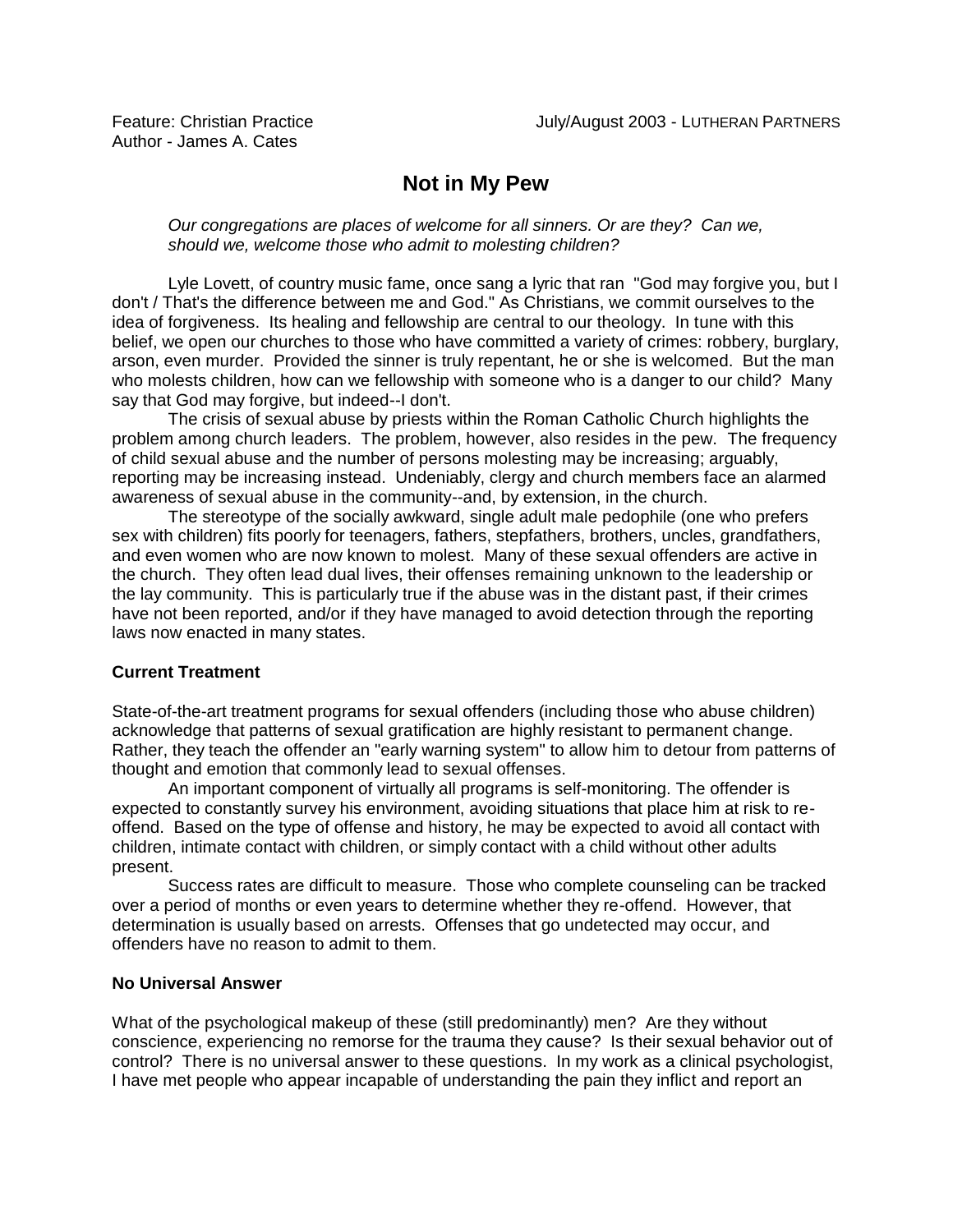inability to control their behavior. Often, these are offenders who actively search for victims, developing relationships solely for the purpose of a sexual encounter.

Still others are racked by guilt and suffer anguish over the pain they have caused. Often, these are offenders with very few victims, usually children or young teens with whom there was an established relationship.

We speak of "sexual offenders" or "child molesters" as if a criminal label adequately describes all who fall into the category. A similar example is the criminal label "murderer." The latter term describes anyone from a serial killer such as Ted Bundy to a young man who unintentionally killed a friend in a drunken argument. Likewise, the term "child molester" describes anyone from a man who boasts of the sexual abuse of hundreds of children to a great-grandfather who admitted, well into his 80s and with anguish over the deed, that he had molested his daughter on one occasion when she was a teenager.

It is those who experience genuine remorse for their behavior, those who empathize with their victims, for whom there seems to be a spiritual as well as emotional longing for peace. They desire to mend a relationship with God, sometimes turning to a belief system lost since childhood. However, they face the scrutiny and fear of Christians and the community at large. If attending a church, they may be careful to hide their identities.

One offender served five years in a notorious Indiana prison. He freely acknowledged his guilt, pled guilty in court to the crime, and received mandatory counseling while incarcerated. Upon his release, he returned to the church in which he had been a lifetime member. He was told flatly that, because of his crime, he was no longer welcome. Ironically, another member of the same church had also molested a child; because the abuse had never been reported and was unknown except to his victim, he continued an unblemished membership there.

As Christians, we are called to reach out to a hurting world. Yet, we cannot simply welcome the sex offender without considering potential risks. The boundary of sex with children, once crossed, is a difficult boundary to rebuild. Most crimes and sins that erode the morality of the church occur outside its walls. Child sexual abuse, however, can occur within its walls as well as without. It appears that churches have little experience in creating and maintaining expectations for adult behavior within the church and monitoring those expectations on an ongoing basis. Yet, such a system of expectations and monitoring are required if the vulnerable are to be served.

#### **Global Issues**

What is an appropriate response to sex offenders? How can the church minister to these pariahs in our society and at the same time protect the potential victims for whom it is responsible? The individual circumstances of the offender, the church, the community, and a host of other variables make a single model of church response impractical. However, several global issues are present for the leadership and members of any church considering this problem:

1. Are sex offenders welcome? In an ideal world, the church should be open to anyone seeking a relationship with Christ. In reality, anger and fear can compromise the openness of the church's response. If the leadership and members do not feel comfortable in fellowship with those who are by history sexual offenders, it may be appropriate to pursue a period of discussion and prayer before opening the doors to this complex issue.

2. Does the church tolerate or accept sexual offenders? The church is repeatedly required to tolerate behavior from members that it might prefer did not occur, including cohabitation, divorce, premarital sex, drug use, and extramarital involvement. How would a history of sexual offending be perceived--as a sin in the past, forgiven and forgotten, or as a pattern of behavior that may occur again? If a pattern of behavior, what expectations would the church place on the member who has committed a sexual offense?